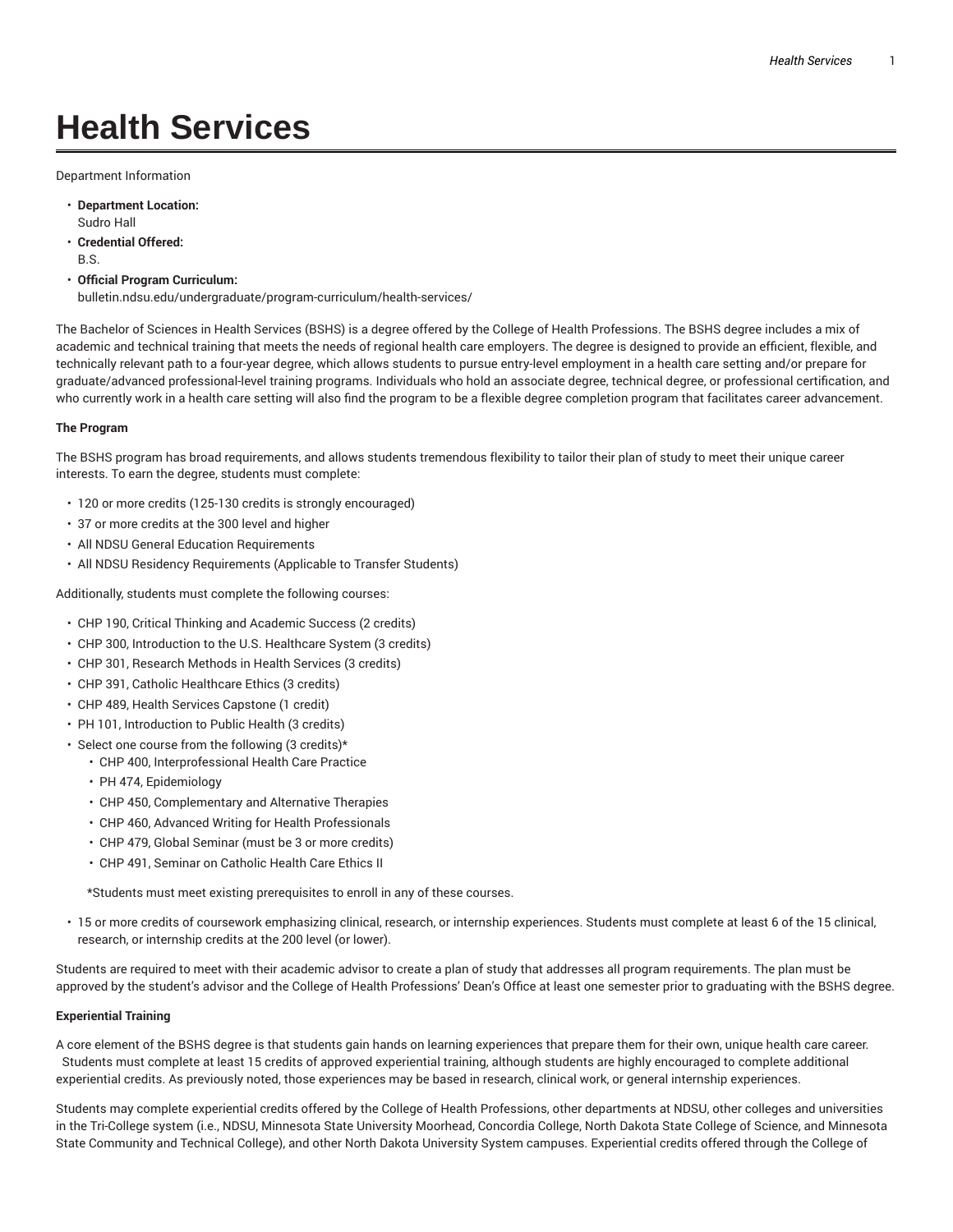#### 2 *Health Services*

Health Professions will include both research opportunities, as well as opportunities to complete clinical experience credits at hospitals and health systems within the region.

While students have tremendous flexibility in selecting their experiential training, each college/university, academic department, and clinical site may have additional requirements (or assess tuition that differs from NDSU) to complete those experiences. Students are strongly encouraged to meet with their academic advisor to ensure that all academic prerequisites and professional requirements necessary to enroll in their intended experiential education courses are met.

Students who hold an associate degree, technical degree, or professional certification in a health-related field may, upon approval from the student's advisor and the College of Health Professions' Dean's Office, use those previously earned credits to satisfy BSHS experiential training requirements.

#### **Career Opportunities**

Regional and national workforce estimates indicate an increased need for qualified physicians, physician assistants, medical records and health information management personnel, as well as a variety of technically oriented health care workers between now and 2026. North Dakota job growth percentages for different areas (2014-2024) compared to national (2016-2026) suggest similar workforce needs (U.S. Department of Labors projections (https://projectionscentral.com/Projections/Download) and US Bureau of Labor Statistics Healthcare Occupation Outlook (https:// www.bls.gov/ooh/healthcare/home.htm)):

- Physicians: North Dakota 8%; National 15%
- Physician Assistants North Dakota 31%; National 37%
- Cardiovascular Technologists/Technicians: North Dakota 34%; National 10%
- Surgical Technologists: North Dakota 24%; National 12%
- Medical Laboratory Technologists: North Dakota 25%, National 12%
- Medical Records and Health Information Technologists: North Dakota 23%, National 13%

Many entry-level health care careers require a unique mix of traditional academic and professional/technical education, which are not included in any current degree offerings at NDSU. Students may obtain this training in graduate and/or professional programs (pharmaceutical sciences, public health, etc.) or at community and technical colleges (surgical technology, health information technology, etc.). The BSHS degree provides students flexibility in planning to meet the unique academic requirements of their professional/graduate/technical program of interest while completing a wellrounded bachelor degree.

## **Transferring Credits**

View NDSU equivalencies of transfer courses at: www.ndsu.edu/transfer/equivalencies

Please note this is a sample plan of study and not an official curriculum. Actual student schedules for each semester will vary depending on start year, education goals, applicable transfer credit, and course availability. Students are encouraged to work with their academic advisor on a regular basis to review degree progress and customize an individual plan of study.

| <b>Credits Spring</b>                                              | <b>Credits</b> |
|--------------------------------------------------------------------|----------------|
| 2 PH 101                                                           | 3              |
| 4 ENGL 120                                                         | 3              |
| 3 Gen Ed Science & Tech w/ Lab                                     | 4              |
| 3 Gen Ed Social & Behavioral Sciences                              | 3              |
| 3 Health Services Major-Specific<br>Electives                      | 2              |
| 15                                                                 | 15             |
|                                                                    |                |
| <b>Credits Spring</b>                                              | <b>Credits</b> |
| 3 Clinical, Research or Internship<br>Requirements (100-200 level) | 3              |
| 3 Health Services Major-Specific<br><b>Electives</b>               | 12             |
| 3                                                                  |                |
| 3                                                                  |                |
|                                                                    |                |